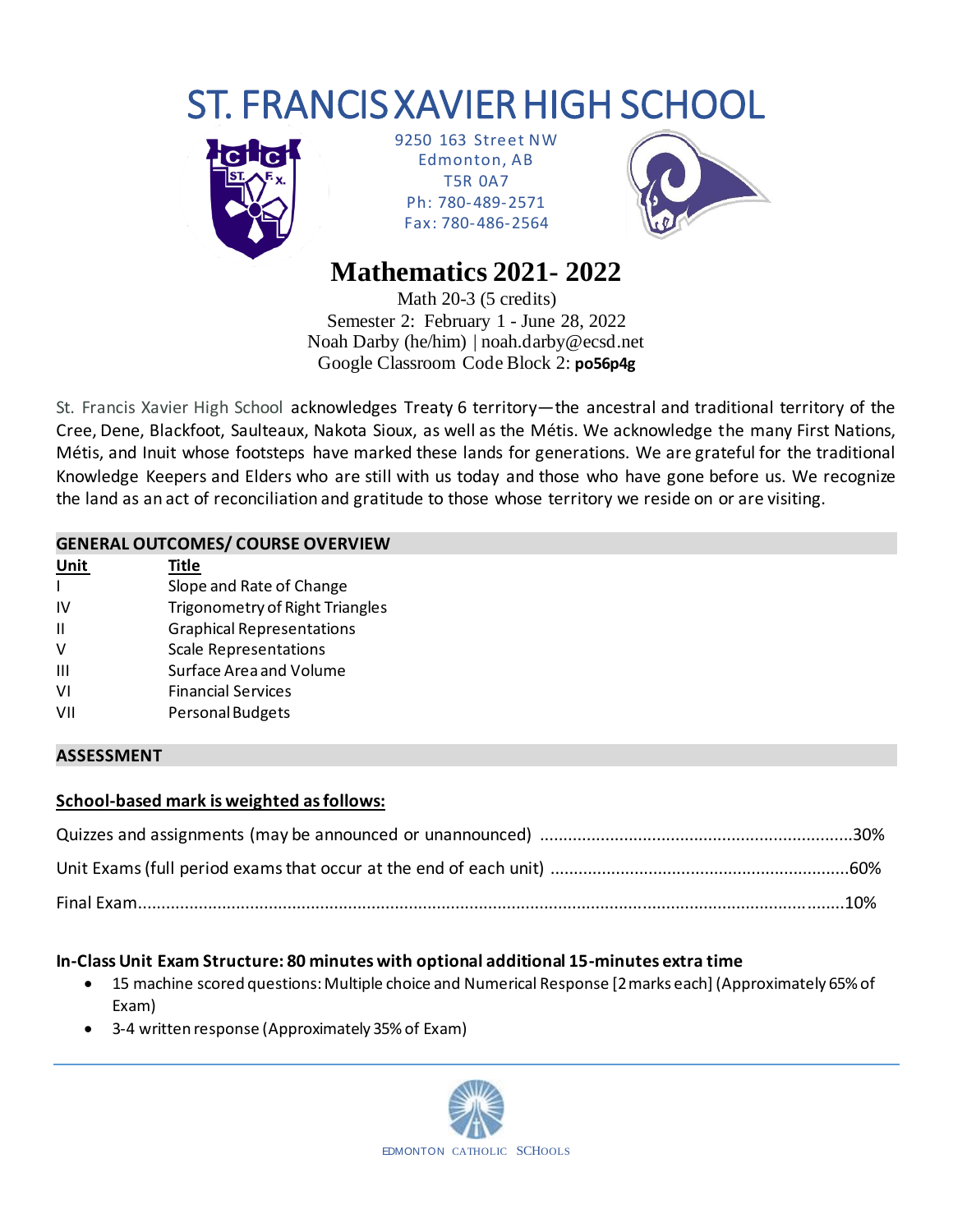**A wide range of assessment information is used in the development of a student's final grade. At St. Francis Xavier High School, individualized assessments provide specific information regarding student progress and overall performance in class. Student assessment may vary from student to student to adapt for differences in student needs, learning styles, preferences, and paces. It should also be noted that not all assignments are used to determine the final grade, and that scale factors may have been used to determine the weight of individual assignments.**

#### **PLAGIARISM**

We provide a Catholic education, where the Core Values of dignity, respect, fairness, personal and communal growth, loyalty, and honesty are the framework for all that we do. Within this Catholic education that St. Francis Xavier School provides, one of our main focuses is to encourage and facilitate the pursuit of knowledge and excellence in academics. To ensure that we attain this focus, all students at our school community are expected to meet the standards of individual integrity in the following ways:

Students practice intellectual honesty in the process of acquiring and extending knowledge by improving their own personal academic competence, critical thinking, and self-evaluation. 2. Students are therefore not expected to act in ways that result or could result in unearned academic benefit or advantage for themselves or others (cheating and collusion).

Therefore, students who **submit work not their own, take or copy answers from another student or source (cheating), provide answers to any assessment to another student (collusion), cheat during examinations, or use unauthorized means to obtain answers or complete work,** after investigation by the teacher supervisor, are at risk of the following:

- First offense May receive a zero for the assessment and a two-day suspension.
- Second offense May receive a zero for the assessment and a three-day suspension.

• Third offense – May be removed from the class, further suspensions, or possible recommendation for expulsion. Conditions surrounding the investigation will be considered and each situation will be dealt with on an individual basis. Review of the incident will first be conducted by the teacher and will then potentially involve additional staff (department head), administration, parents and the student(s) involved.

#### **SCHOOL POLICIES**

St. Francis Xavier does not publish report cards. Parents and students are encouraged to keep up to date on Power School and contact their teacher if there are any issues.

At St. Francis Xavier, zeros may be administered for incomplete or absent work with the opportunity to rectify the mark with conversation with their teacher.